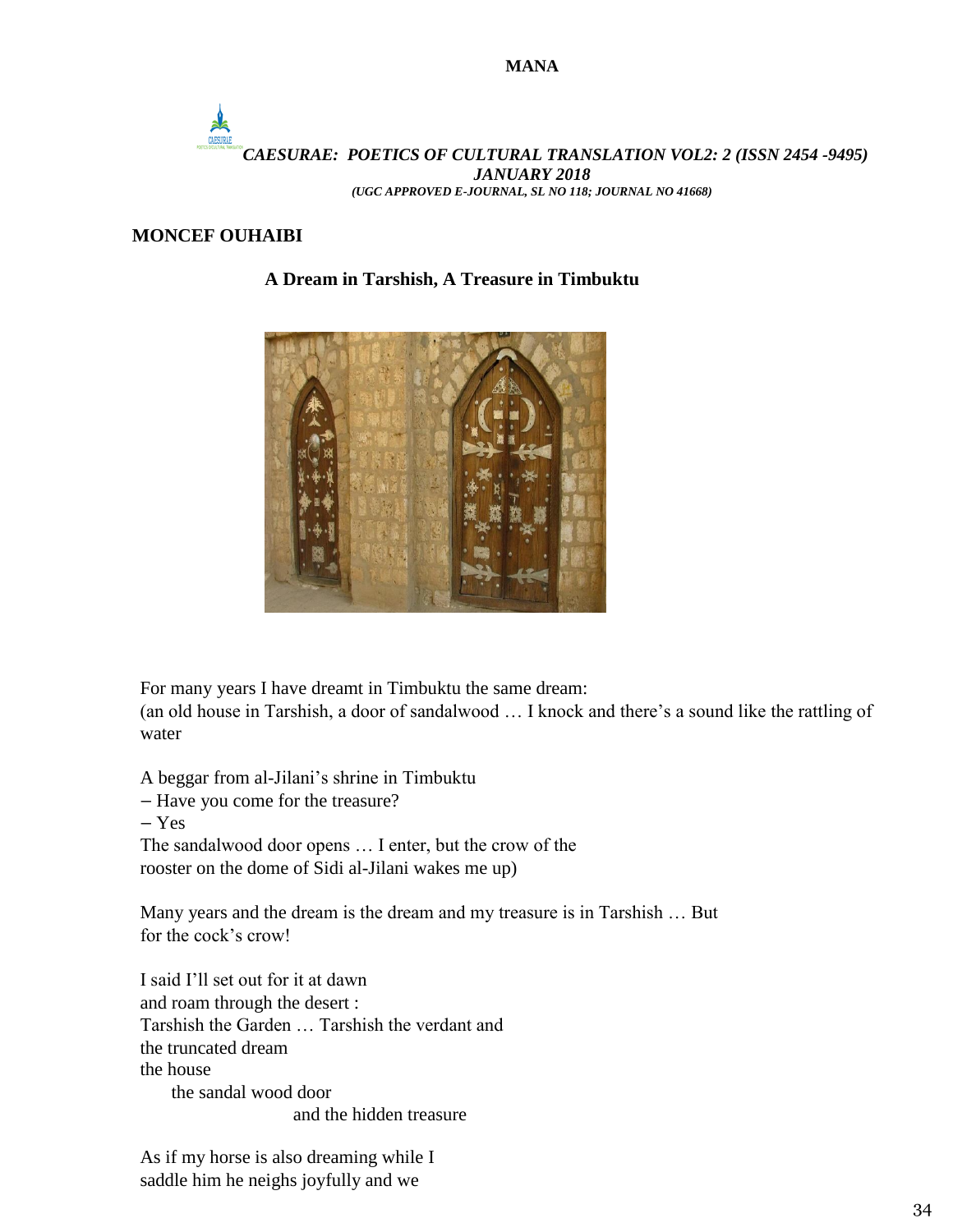# *CAESURAE: POETICS OF CULTURAL TRANSLATION VOL2: 2 (ISSN 2454 -9495) JANUARY 2018*

*(UGC APPROVED E-JOURNAL, SL NO 118; JOURNAL NO 41668)*

roam the frightened streets We cross valleys and deserts filled with wolves' howling Until we reach Ifriqiya at the Takabas gate and we enter the city of Tarshish at night

And because I was a stranger in Tarshish they arrest me and bring me before the judge in the morning

The judge says: What is a Timbuktuan doing in Tarshish? And I told the judge the story of my truncated dream: the house the sandalwood door the hidden treasure The judge laughed until his white beard was wet and said: You poor man, you Timbuktuan, how could you believe a dream? I too have dreamt for many years of the treasure of mine, buried in the trunk of a palm tree In the shrine of al-Jilani in Timbuktu and when I wake up I laugh … How could you believe a dream, Timbuktuan?

I returned to Timbuktu … my horse was careworn and I was laughing at myself … how could I have deluded myself into believing the vision? … So I sit under the palm tree in al-Jilani's shrine one evening scribbling in the sand and thinking of what the judge said

Then I set my teeth and dug my axe in the palm tree's trunk until my soul was quenched And suddenly my truncated dream, the judge's dream: a golden rooster, ready to spring out of a canvas of broken sandalwood.

*Translated into English by Karen McNeil and Miled Faiza*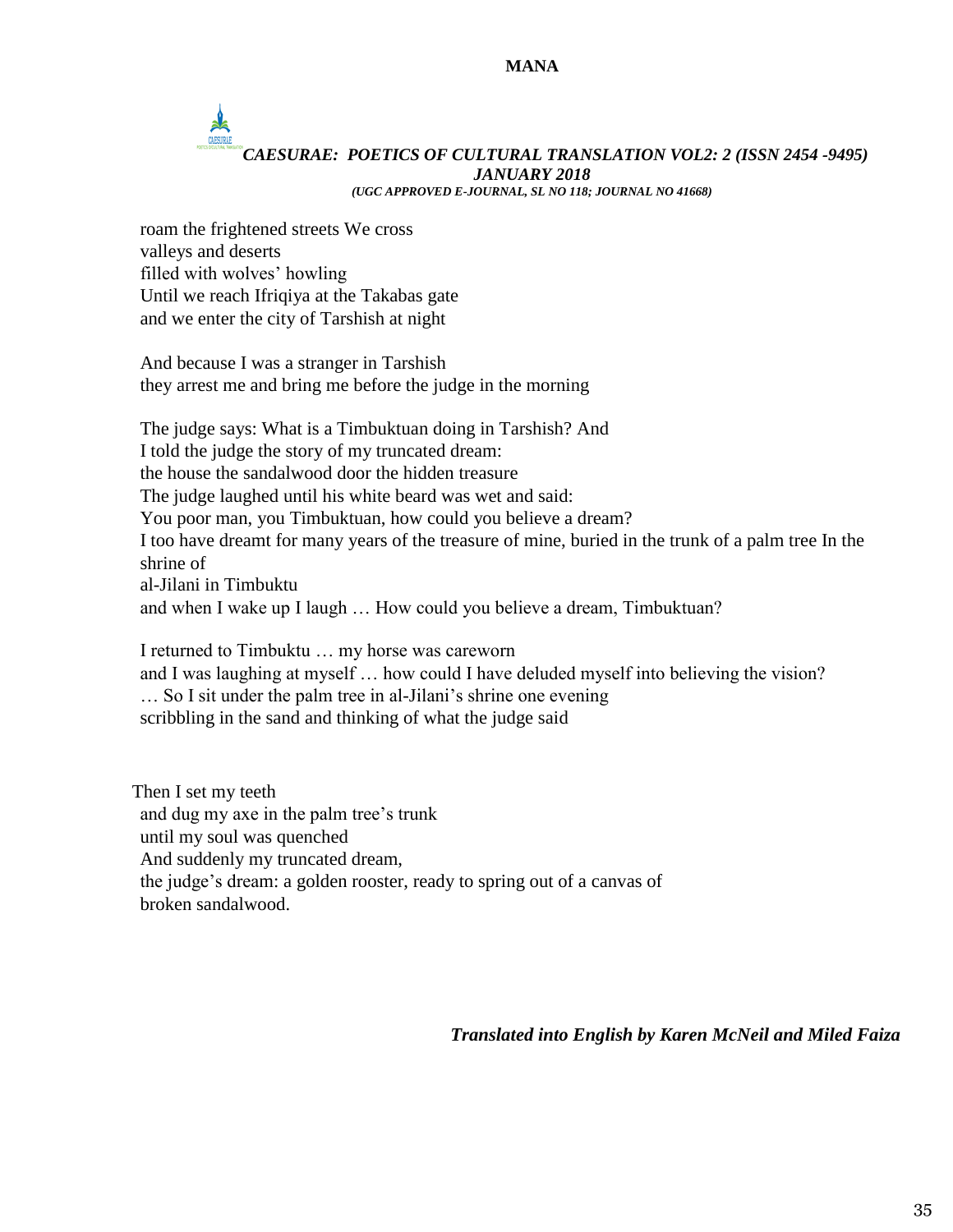#### **MANA**



# **Hadrumete Sousse**



The Cemetery of Hilalis ... I stated

The sea ?

But I faced half of it Then I sloped down We end at the starting point It is a return trip And a sandy poem, a fluid one Am I the Hilali Oulis son of Yamen ? A tumultuous city set apart … two light Strokes and two heavier ones On the drumskin That is the din of lights And this is the Tunisian Hadrumete, maybe another Carthage Merchants came to it from Sur as seagulls flock to it But we no longer know whether we came to it first or we reached it when we grew old Therefore, I must say : On their rubble cities are built as poems are wrought out And as rhymes are arranged as stones on their shores

Seamen are unfurling their green ropes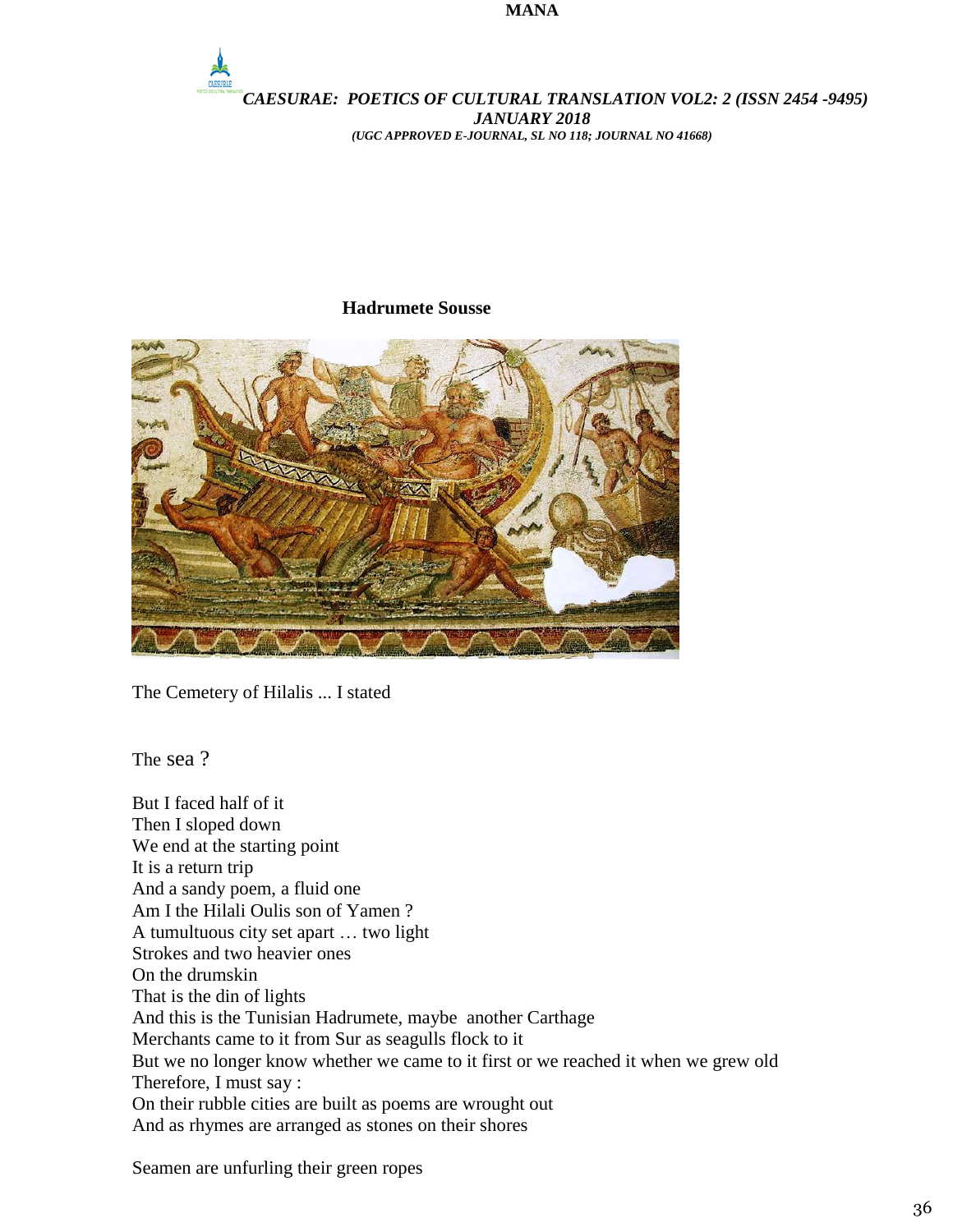#### **MANA**

# *CAESURAE: POETICS OF CULTURAL TRANSLATION VOL2: 2 (ISSN 2454 -9495) JANUARY 2018*

*(UGC APPROVED E-JOURNAL, SL NO 118; JOURNAL NO 41668)*

And the sea is a billow soaring up above the ship Then sails upon masts are steering its wind I used to know how to lure fish as prey When the sea is rough I have a dog's flair Ashy buckshots for hunting As we ascend the watery staircase (I still keep in mind the memory of a gazelle we were chasing…. And hounds tracking it down) Now, I've realized that we were the quarry… and that upon us it has shed tears Now, I've realized we were at sea… that is the bait on a hook sticking to my throat as our nets wriggle At night we sat in the light of a smouldering lantern I've jotted down « this is a fluid savannah » Nor are there any taverns where I can hunt down my chum, the slave's son. But,I can still hear my father while he was hewing a grapevine in our house Maybe we enable it to regain some of its vigor I used to be a youngster then, and I can still hear its sobs And there is a close moon within reach with no ripples around it It is approaching… and the sea is spreading its shade on the twilight of the gulfs. We can hear the rustling of the rope, the hissing of fire... there a fresh tender fish Boned fishmeat There a rice stock, and life smoothly elapses. My lot was a travellers silence in their songs While they borrow embers from a dying out fire And they beckon death till they die Water in this desert is not the only thing forsaken. My body, slipping down my fingers, is the Echoing for them, and the refrain of their songs in a colorless jar . I said letters bore fruit then, ad so did Its nice plants and palm-trees. In this standard language to which they brought all the light from Ghazwan per Zaghouan. Who said the sea was the graveyard of the Hilalis ? Now they have turned out into fishermen in wharfs deflowering, O my Dad, the darkness of the placid fish... and we have followed suit . And Kairouan ? I have espied its letters… solar or lunar And its spring in Tunisian Hadrumete Sending forth its light to the running ships sailing aloft . And bodies on the sand are dotted fish And the sea is howling, at ships, sound North, and breaking its waves, are like lunar coffins. The refuge of the illusioned. I wrote As battle bags, and boards are afloat on the water surface Blue algae-like sand, get stuffed with decayed leaves A spider, sheltering in the web of its stars, told me : From the solitary sand grains the Sahara rises.